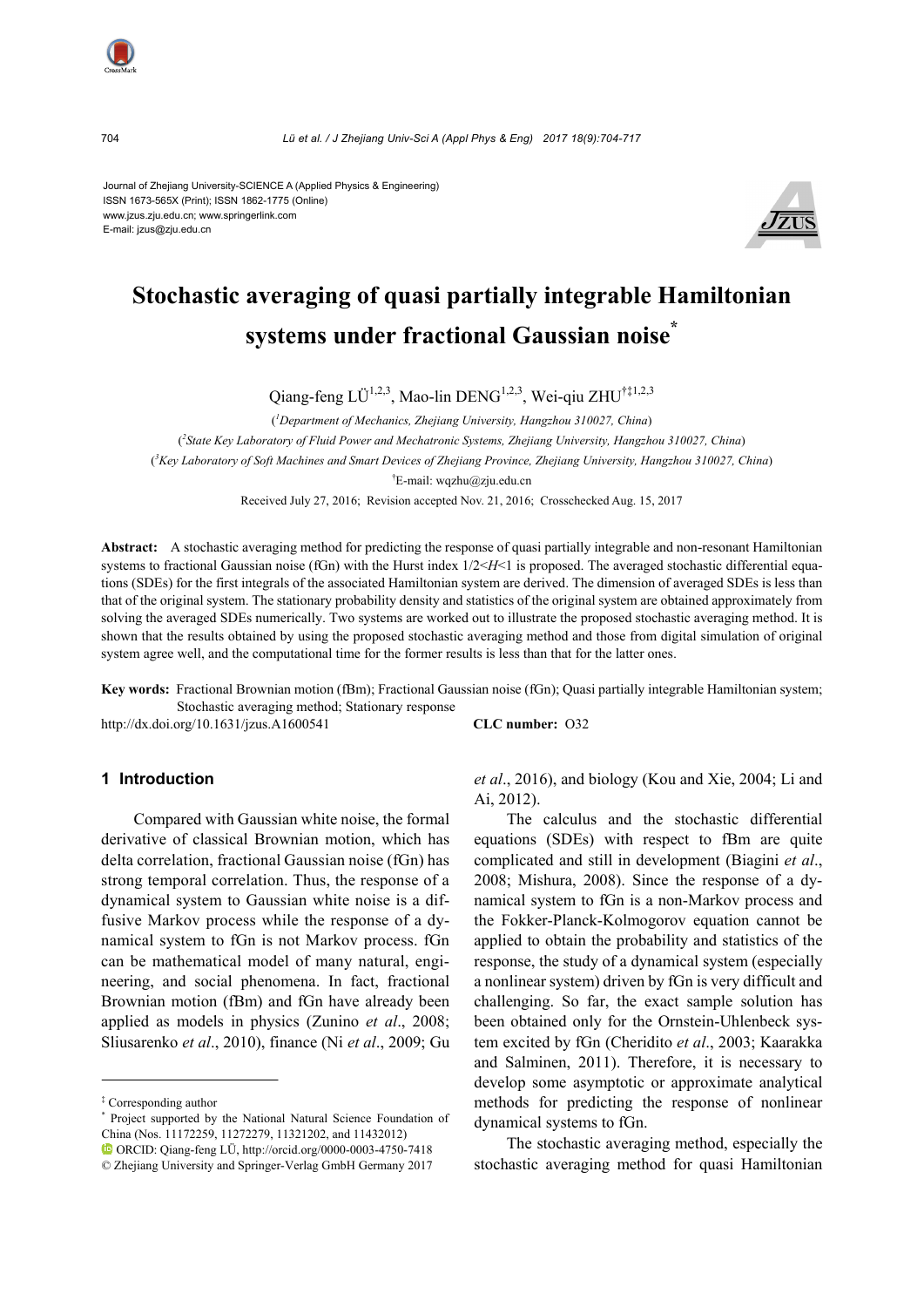systems, is a powerful approximate analytical method in nonlinear stochastic dynamics. It has already been applied to solve a series of problems in mechanics, physics, chemistry, and biology (Zhu *et al*., 1997; 2002; Deng and Zhu, 2012). So far, the stochastic averaging method has been developed for Gaussian white noise, Poisson white noise, wide-band stationary noise, narrow-band bounded noise, harmonic functions, and any combination of them (Zhu *et al*., 1997; Huang *et al*., 2002; Deng and Zhu, 2007; Zeng and Zhu, 2011; Jia and Zhu, 2014). Recently, the limit theorem for SDE with respect to fBm and the stochastic averaging principle have been established (Xu *et al*., 2014a; 2014b). Thus, it is possible to develop a stochastic averaging method of quasi Hamiltonian systems excited by fGn. In fact, the stochastic averaging method for quasi non-integrable Hamiltonian systems excited by fGn has been successfully developed (Deng and Zhu, 2016).

In this paper, a stochastic averaging method for quasi partially integrable Hamiltonian systems excited by fGn is developed. First, the definition, correlation function, spectral density, pathwise integral, and differential rule for fBm and fGn are briefly introduced. Then, the averaged fractional SDEs for quasi partially integrable and non-resonant Hamiltonian systems excited by fGn are derived. Furthermore, two systems excited by fGn are studied by using the proposed stochastic averaging method, and the stationary probability densities and statistics are calculated and compared with those from simulation of original systems to verify the proposed stochastic averaging method.

#### **2 Some preliminaries**

#### **2.1 fBm and fGn**

The fBm  $B<sup>H</sup>(t)$  is a fractional integral with respect to standard Brownian motion  $B(t)$ . However, the fractional integral has different definitions, which result in different properties of fBm  $B<sup>H</sup>(t)$  (Sithi and Lim, 1995; Kou and Xie, 2004). In this paper, the Weyl type of fractional integral is used, which leads to fBm  $B<sup>H</sup>(t)$  with a stationary increment.

The Weyl type of fBm  $B<sup>H</sup>(t)$  is defined as (Mandelbrot and van Ness, 1968)

$$
B^{H}(t) - B^{H}(0)
$$
  
=  $C_{H} \left\{ \int_{-\infty}^{0} \left[ (t-s)^{H-1/2} - (-s)^{H-1/2} \right] dB(s) \right\}$  (1)  
+  $\int_{0}^{t} (t-s)^{H-1/2} dB(s) \left\}$ ,

where *t* and *s* indicate the time; the Hurst index is  $1/2 < H < 1$ ;  $B<sup>H</sup>(0)=0$ ; the coefficient  $C<sub>H</sub>$  in the original definition was given by Mandelbrot and van Ness (1968):

$$
C_H = \frac{1}{\Gamma(H + 1/2)},\tag{2}
$$

where *Γ* represents gamma function. Usually, it is more convenient to use the symbol  $B<sup>H</sup>(t)$  to denote unit fBm, and then the coefficient  $C_H$  becomes

$$
C_H = \frac{\sqrt{2HT(2H)\sin(H\pi)}}{\Gamma(H+1/2)}.\tag{3}
$$

Some strict proofs of the normalized coefficient  $C_H$  in Eq. (3) are given by Mishura (2008).

As a rigorous definition, the unit fBm with Hurst index  $0 < H < 1$  is defined as a centered Gaussian process with the following properties:

$$
B^{H}(t=0) = 0, \t(4a)
$$

$$
E[BH(t)] = 0, \quad t \ge 0,
$$
\n(4b)

$$
E[BH(t)BH(s)]
$$
  
=  $\frac{1}{2}$ (t<sup>2H</sup> + s<sup>2H</sup> - |t - s|<sup>2H</sup>), t, s \ge 0. (4c)

$$
= \frac{1}{2} (t^{2H} + s^{2H} - |t - s|^{2H}), \quad t, s \ge 0.
$$
 (4c)

The increment  $B<sup>H</sup>(t) - B<sup>H</sup>(s)$  is a stationary Gaussian process with the following mean and covariance:

$$
E[B^{H}(t) - B^{H}(s)] = 0,
$$
\n(5a)

$$
E[(BH(t) - BH(s))2] = |t - s|2H, t, s \ge 0.
$$
 (5b)

Eq. (5b) leads to the useful formulas:

$$
E[(BH(t))^{2}] = t2H,
$$
 (6a)

$$
E[(\Delta B^{H}(t))^{2}] = (\Delta t)^{2H}
$$
\n(6b)

or 
$$
E[(dBH(t))^2] = (dt)^{2H}
$$
. (6b)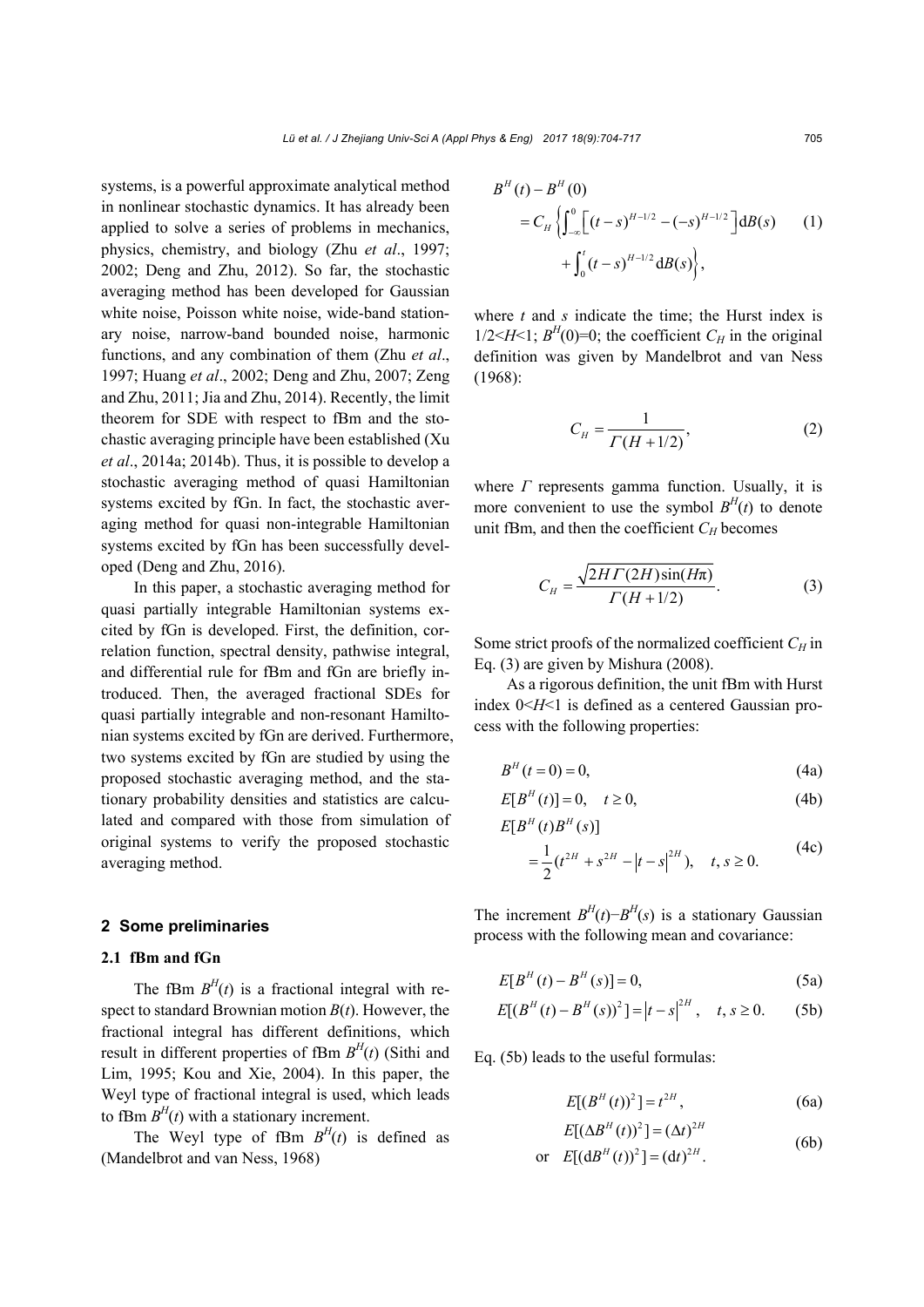Mandelbrot and van Ness (1968) also introduced fGn to model fractional random noise. A unit fGn  $W<sup>H</sup>(t)$  is defined as the formal derivative process of unit fBm, i.e.,

$$
B^{H}(t) = \int_{0}^{t} W^{H}(s) ds
$$
 or  $W^{H}(s) = dB^{H}(t)/dt$ . (7)

The following auto-correlation function of fGn was given by Papoulis (1991):

$$
R(\tau) = E[W^{H}(t+\tau)W^{H}(t)]
$$
  
=  $H(2H-1)|\tau|^{2H-2} + 2H|\tau|^{2H-1}\delta(\tau).$  (8)

When  $H=1/2$ , the auto-correlation function  $R(\tau)$  in Eq. (8) is equal to the Dirac delta function  $\delta(\tau)$ , the auto-correlation function of Gaussian white noise.

In this paper, only the fGn with the Hurst index 1/2<*H*<1 is considered. The power spectral density (PSD) *S*(*ω*) of fGn for 1/2<*H*<1 can be obtained from the correlation function in Eq. (8) by using the Wiener-Khintchine relation as follows:

$$
S(\omega) = \frac{1}{2\pi} \int_{-\infty}^{\infty} R(\tau) e^{-j\omega \tau} d\tau
$$
  
= 
$$
\frac{H\Gamma(2H)\sin(H\pi)}{\pi} |\omega|^{1-2H}.
$$
 (9)

Figs. 1a and 1b respectively show the comparison of Eqs. (8) and (9) with the simulated results. The simulation results are obtained using Eqs. (1) and (7). It is seen that the auto-correlation function in Eq. (8) and the PSD in Eq. (9) are acceptable.

### **2.2 Pathwise integrals with respect to fBm and differential rule**

There are several definitions of fractional integral with respect to fBm (Biagini *et al*., 2008; Mishura, 2008). The most natural and simple one is a pathwise integral, which is defined as

$$
\int_{t_0}^{t} f(s) dB^{H}(s)
$$
\n
$$
= \lim_{n \to \infty} \sum_{i=1}^{n} f(t'_{i}) [B^{H}(t_{i}) - B^{H}(t_{i-1})], \qquad (10)
$$
\n
$$
t_{i} = i\Delta t, \quad \Delta t = (t - t_{0})/n,
$$

where  $t_{i-1} \le t_i' \le t_i$ . The pathwise integrals can be classified into three different types, depending on the value of *ti*′. The first type is the symmetric pathwise integral when  $t_i'=(t_{i-1}+t_i)/2$ :

$$
\int_{t_0}^t f(s) d^{\circ} B^H(s)
$$
\n
$$
= \lim_{n \to \infty} \sum_{i=1}^n f\left(\frac{t_{i-1} + t_i}{2}\right) [B^H(t_i) - B^H(t_{i-1})],
$$
\n(11)

where  $\int f(s) d^s B^H(s)$  denotes the symmetric pathwise integral. When *H*=1/2, Eq. (11) is the Stratonovich integral.

The second type is the forward pathwise integral when  $t_i' = t_{i-1}$ :

$$
\int_{t_0}^{t} f(s) d^{-} B^{H}(s)
$$
\n
$$
= \lim_{n \to \infty} \sum_{i=1}^{n} f(t_{i-1}) [B^{H}(t_i) - B^{H}(t_{i-1})],
$$
\n(12)

where  $\int f(s) d^{-}B^{H}(s)$  denotes the forward pathwise integral. Eq. (12) reduces to the Itô integral when *H*=1/2.

The third type is the backward pathwise integral when  $t_i' = t_i$ :

$$
\int_{t_0}^t f(s) \mathrm{d}^+ B^H(s)
$$
\n
$$
= \lim_{n \to \infty} \sum_{i=1}^n f(t_i) [B^H(t_i) - B^H(t_{i-1})].
$$
\n(13)

This third type of pathwise integral is seldom used but the first and second types of pathwise integral are used widely in theoretical and practical studies. The fractional SDEs corresponding to these two integrals can be established. For instance, the SDE associated with the forward pathwise integral is of the form:

$$
dX(t) = \alpha(X, t)dt + \beta(X, t)d^{-}B^{H}(t), \qquad (14)
$$

which means that it is necessary to use the forward pathwise integral to perform further mathematical operation on Eq. (14), where  $\alpha(X, t)$  and  $\beta(X, t)$  are measurable processes. The stochastic process *X*(*t*)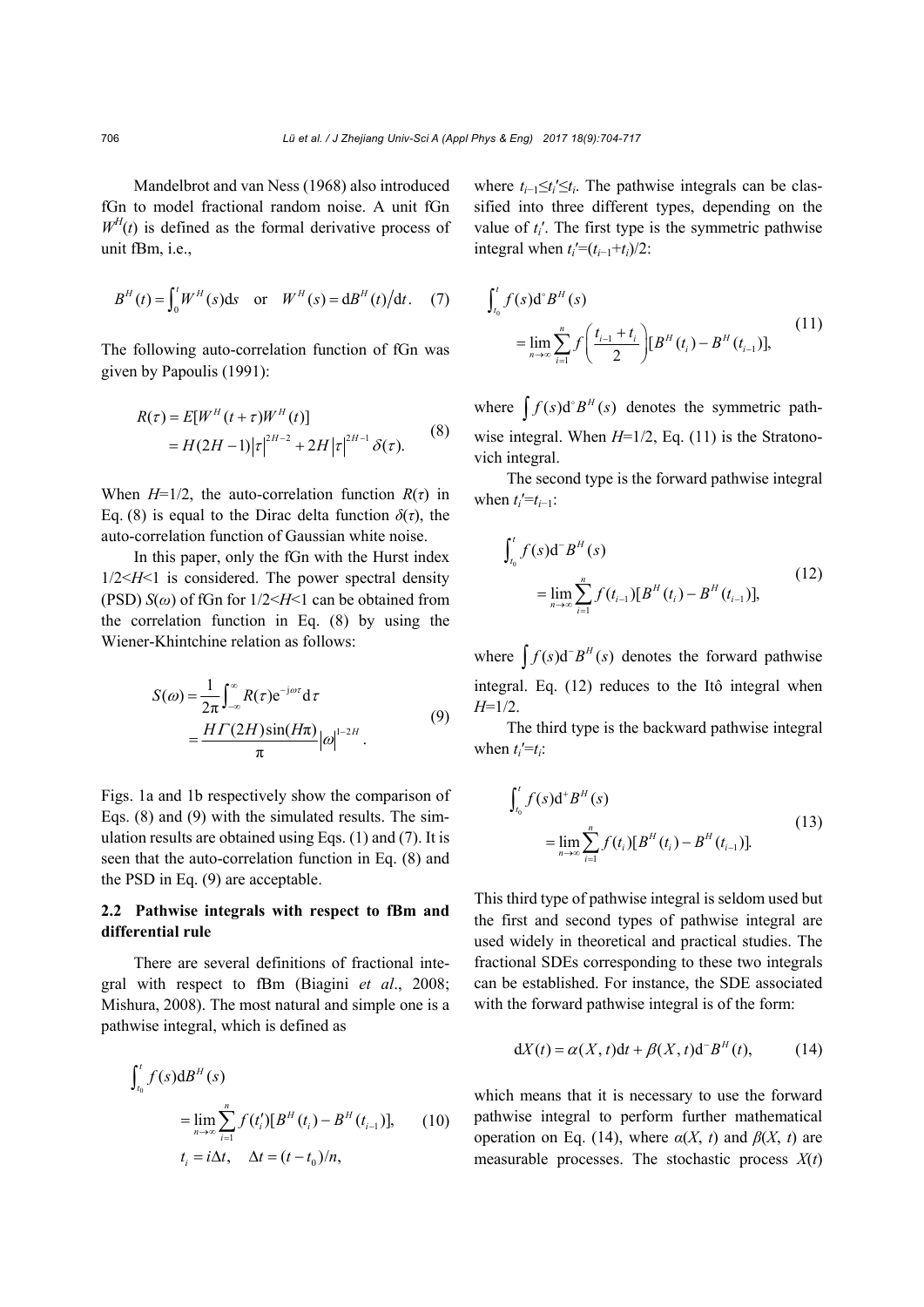

**Fig. 1** Comparison of auto-correlation function  $R(\tau)$  (a) **and PSD**  $S(\omega)$  **(b) of fGn**  $W^H(t)$  **with the simulated results (**▼ ◆ **indicate simulated results)**

produced by the SDE (Eq. (14)) is referred to as the fractional forward process (Biagini *et al*., 2008).

In this paper, the SDEs associated with symmetric and forward pathwise integrals are used. The difference between these two types of SDEs can be simplified as

$$
\beta[X(t), t]d^{s} B^{H}(t) - \beta[X(t), t]d^{s} B^{H}(t)
$$
\n
$$
= \sum_{m=1}^{\infty} \frac{\partial^{m} \beta[x(t_{i-1}), t_{i-1}]}{2^{m} m! \partial x^{m}} \beta^{m} [X(t_{i-1}), t_{i-1}] (dt)^{(m+1)H} .
$$
\n(15)

When  $H=1/2$ , the right hand side of Eq. (15) indicates the Wong-Zakai correction terms. When *H*>1/2, these terms will vanish since they are of higher orders infinite-smaller than d*t*. Therefore, the following symmetric fractional SDE is equal to Eq.  $(14)$ :

$$
dX(t) = \alpha(X, t)dt + \beta(X, t)d^{s}B^{H}(t), \quad H > 1/2.
$$
 (16)

Suppose  $X(t)$  is governed by Eq. (14) and  $Y(t)=f(X(t), t)$ . The differential rule for a fractional SDE established by Biagini *et al*. (2008) is of the form:

$$
dY(t) = \frac{\partial f(X, t)}{\partial t} dt + \frac{\partial f(X, t)}{\partial x} dX(t), \quad H > 1/2. \tag{17}
$$

The differential rule can be extended to the *n*dimensional case. Assume that  $X(t)$  is governed by the following *n*-dimensional forward fractional SDE:

$$
dX(t) = a(X)dt + \beta(X)d^{-}B(t),
$$
 (18)

where  $X=[X_1, X_2, ..., X_n]^T$ ,  $\alpha(X)$  is  $n \times 1$  vector and  $\beta(X)$ is *n*×*m* matrix,  $\mathbf{B}(t) = [B_1^{H_1}(t), B_2^{H_2}(t), \cdots, B_m^{H_m}(t)]^T$  is a vector of *m* independent unit fBm and the Hurst indexes are  $H_1$ ,  $H_2$ , ...,  $H_m$ >1/2. Then, the forward fractional SDE for  $Y(t)=f(X(t))$  is

$$
dY(t) = f_X^{\mathrm{T}} \alpha(X)dt + f_X^{\mathrm{T}} \beta(X)d^{-}B(t),
$$
  
\n
$$
H_1, H_2, \cdots, H_m > 1/2,
$$
\n(19)

where  $f_X = [\partial f/\partial x_1, \partial f/\partial x_2, \dots, \partial f/\partial x_n]^\text{T}$ .

#### **3 Stochastic averaging**

Consider a quasi Hamiltonian system governed by the following equations:

$$
\dot{Q}_i = \frac{\partial \mathcal{H}}{\partial P_i},
$$
\n
$$
\dot{P}_i = -\frac{\partial \mathcal{H}}{\partial Q_i} - \varepsilon^{2H} c_{ij} \frac{\partial \mathcal{H}}{\partial P_j} + \varepsilon^H f_{ik} W_k^H(t), \qquad (20)
$$
\n
$$
i, j = 1, 2, \cdots, n, \quad k = 1, 2, \cdots, m,
$$

where *Qi* and *Pi* are the generalized displacements and momenta, respectively;  $H = H(Q, P)$  is the Hamiltonian with continuous partial derivatives; *ε* is a small parameter;  $\varepsilon^{2H} c_{ij} = \varepsilon^{2H} c_{ij}(\mathbf{Q}, \mathbf{P})$  are functions representing coefficients of quasi linear damping;  $\varepsilon^{H} f_{ik}$ = *ε Hfik*(*Q*, *P*) are functions representing amplitudes of excitation;  $W_k^H(t)$  are the independent unit fGns with the Hurst index  $1/2 \leq H \leq 1$ .

According to Section 2, Eq. (20) can be modeled as the following fractional SDEs in the sense of a symmetric pathwise integral: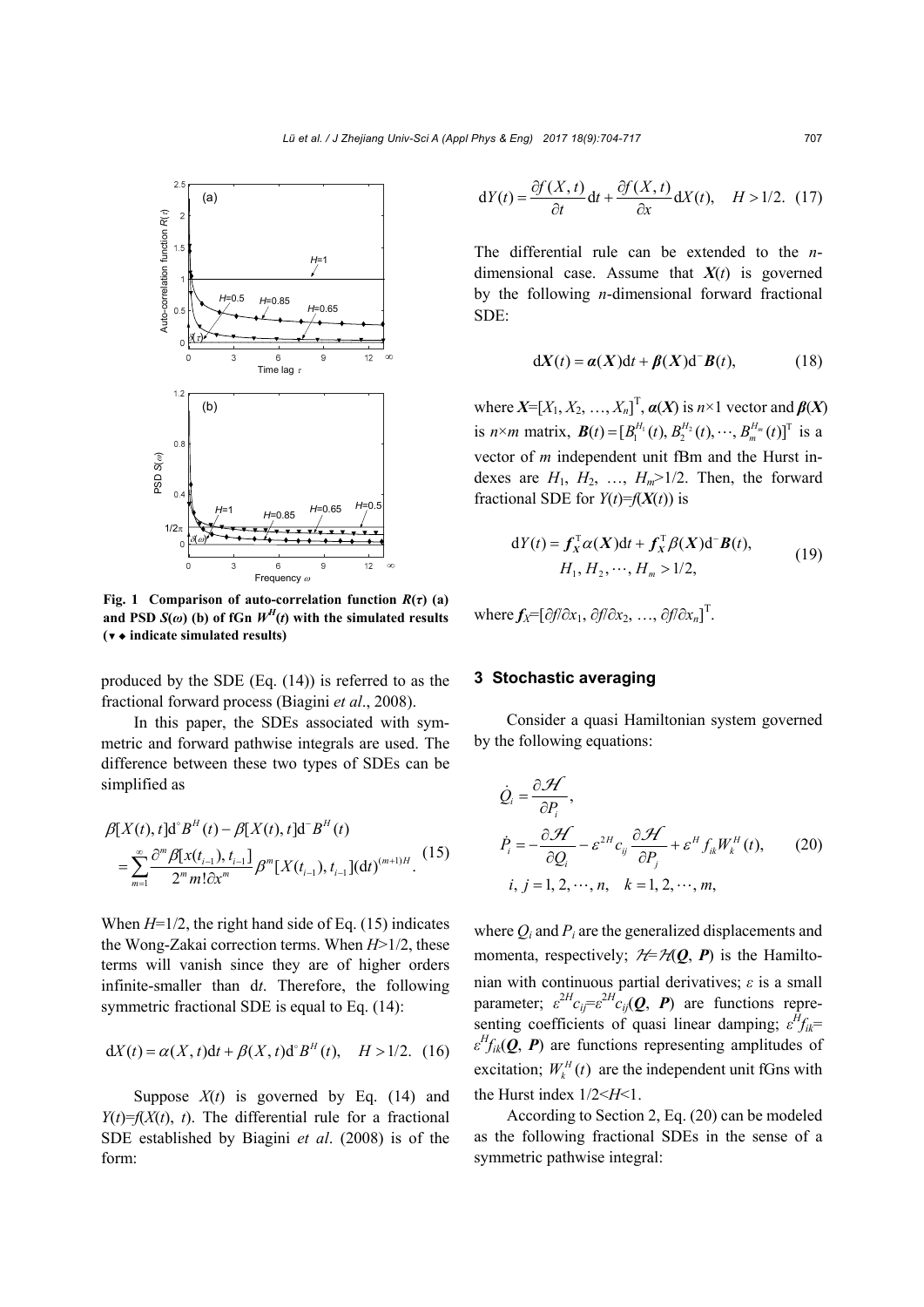$$
dQ_i = \frac{\partial \mathcal{H}}{\partial P_i} dt,
$$
  
\n
$$
dP_i = \left( -\frac{\partial \mathcal{H}}{\partial Q_i} - \varepsilon^{2H} c_{ij} \frac{\partial \mathcal{H}}{\partial P_j} \right) dt
$$
\n
$$
+ \varepsilon^H f_{ik} d^2 B_i^H(t),
$$
  
\n $i, j = 1, 2, \dots, n, \quad k = 1, 2, \dots, m.$ \n(21)

Due to the vanishing difference between symmetric and forward pathwise differentials (Eq. (15)), SDEs (Eq. (21)) are equivalent to the following forward pathwise SDEs:

$$
dQ_i = \frac{\partial \mathcal{H}}{\partial P_i} dt,
$$
  
\n
$$
dP_i = \left( -\frac{\partial \mathcal{H}}{\partial Q_i} - \varepsilon^{2H} c_{ij} \frac{\partial \mathcal{H}}{\partial P_j} \right) dt
$$
\n
$$
+ \varepsilon^H f_{ik} d^- B_k^H(t),
$$
  
\n $i, j = 1, 2, \dots, n, \quad k = 1, 2, \dots, m.$ \n(22)

A Hamiltonian system of *n* degrees of freedom (DOFs) can be classified according to the number of independent first integrals (conservative quantities or motion constants)  $\mathcal{H}_1(q, p)$ ,  $\mathcal{H}_2(q, p)$ , ...,  $\mathcal{H}_r(q, p)$ , which are in involution (Tabor, 1989).  $q=[q_1, q_2, \ldots,$  $(q_n)$ <sup>T</sup>,  $p=[p_1, p_2, ..., p_n]$ <sup>T</sup>. The Hamiltonian system is called non-integrable if *r*=1, integrable (or completely integrable) if  $r=n$ , and partially integrable if  $1 \le r \le n$ . Suppose that the Hamiltonian system with Hamiltonian  $\mathcal{H}$  associated with Eq. (22) is partially integrable. That is, the Hamiltonian system has  $r(1 \le r \le n)$  independent first integrals  $\mathcal{H}_1$ ,  $\mathcal{H}_2$ , ...,  $\mathcal{H}_r$  which are in involution. Specifically, the Hamiltonian is assumed to be of the form:

$$
\mathcal{H}(\boldsymbol{q},\boldsymbol{p})=\sum_{\eta=1}^{r-1}\mathcal{H}_{\eta}(\boldsymbol{q}_1,\boldsymbol{p}_1)+\mathcal{H}_{r}(\boldsymbol{q}_2,\boldsymbol{p}_2),\qquad(23)
$$

where  $q_1 = [q_1, q_2, ..., q_{r-1}]^T$ ,  $p_1 = [p_1, p_2, ..., p_{r-1}]^T$ ,  $q_2 = [q_r, q_{r+1}, ..., q_n]^\text{T}, p_2 = [p_r, p_{r+1}, ..., p_m]^\text{T}$ ;  $\mathcal{H}_\eta$  and  $\mathcal{H}_r$ are the *r* independent first integrals in involution. Eq. (23) indicates that the partially integrable Hamiltonian system consists of an integrable part and a

non-integrable part. For the integrable part, actionangle variables  $I_n$  and  $\theta_n$  can be introduced. Thus, Eq. (23) can be rewritten as

$$
\mathcal{H}(\bm{I}, \bm{q}_2, \bm{p}_2) = \sum_{\eta=1}^{r-1} \mathcal{H}_{\eta}(\bm{I}_{\eta}) + \mathcal{H}_{r}(\bm{q}_2, \bm{p}_2), \qquad (24)
$$

where  $I=[I_1, I_2, ..., I_{r-1}]^T$ . The integrable part of a partially integrable Hamiltonian system could be resonant and non-resonant, just as for integrable Hamiltonian system (Zhu *et al*., 1997). Here only the non-resonant case is considered.

Applying the differential rule for fBm in Eq. (19), the following SDEs for  $I_n$ ,  $\Theta_n$ , and  $\mathcal{H}_r$  can be derived from Eq. (22):

$$
dI_{\eta} = -\varepsilon^{2H} c_{\eta j} \frac{\partial \mathcal{H}}{\partial P_{j}} \frac{\partial I_{\eta}}{\partial P_{\eta'}} dt + \varepsilon^{H} \frac{\partial I_{\eta}}{\partial P_{\eta'}} f_{\eta k} d^{*} B_{k}^{H}(t),
$$
  
\n
$$
d\Theta_{\eta} = \left(\omega_{\eta} - \varepsilon^{2H} c_{\eta j} \frac{\partial \mathcal{H}}{\partial P_{j}} \frac{\partial \Theta_{\eta}}{\partial P_{\eta'}}\right) dt + \varepsilon^{H} \frac{\partial \Theta_{\eta}}{\partial P_{\eta'}} f_{\eta k} d^{*} B_{k}^{H}(t),
$$
  
\n
$$
d\mathcal{H}_{r} = -\varepsilon^{2H} c_{\rho j} \frac{\partial \mathcal{H}}{\partial P_{j}} \frac{\partial \mathcal{H}_{r}}{\partial P_{\rho}} dt + \varepsilon^{H} \frac{\partial \mathcal{H}_{r}}{\partial P_{\rho}} f_{\rho k} d^{*} B_{k}^{H}(t),
$$
  
\n
$$
j = 1, 2, \dots, n, \quad k = 1, 2, \dots, m,
$$
  
\n
$$
\eta, \eta' = 1, 2, \dots, r - 1, \quad \rho = r, r + 1, \dots, n.
$$
  
\n(25)

Now, the system is governed by Eq. (25), the last *n*−*r*+1 equations for *Q<sub>i</sub>* and the last *n*−*r* equations for *P<sub>i</sub>* in Eq. (22).  $I_n$  and  $H_r$  are slowly varying processes while  $\Theta_1, \Theta_2, ..., \Theta_{r-1}, Q_r, Q_{r+1}, ..., Q_n, P_{r+1}, P_{r+2}, ...,$ *Pn* are rapidly varying processes. Thus, the averaging principle (Xu *et al*., 2014a; 2014b) can be applied to obtain the following averaged fractional SDEs for *I<sup>η</sup>* and  $\mathcal{H}_r$ :

$$
dI_{\eta} = \overline{m}_{\eta}(\mathbf{I}, \mathcal{H}_{r})dt + \overline{\sigma}_{\eta k}(\mathbf{I}, \mathcal{H}_{r})d^{-}B_{k}^{H}(t),
$$
  
\n
$$
d\mathcal{H}_{r} = \overline{m}_{r}(\mathbf{I}, \mathcal{H}_{r})dt + \overline{\sigma}_{rk}(\mathbf{I}, \mathcal{H}_{r})d^{-}B_{k}^{H}(t),
$$
 (26)  
\n
$$
\eta = 1, 2, \cdots, r-1, \quad k = 1, 2, \cdots, m,
$$

where  $\overline{m}_n(I, \mathcal{H}_r)$ ,  $\overline{m}_r(I, \mathcal{H}_r)$ ,  $\overline{\sigma}_{nk}(I, \mathcal{H}_r)$ , and  $\bar{\sigma}_{ik}(\bm{I}, \mathcal{H})$  can be obtained from the coefficients in Eq. (25) through time averaging. Thus, in the sense of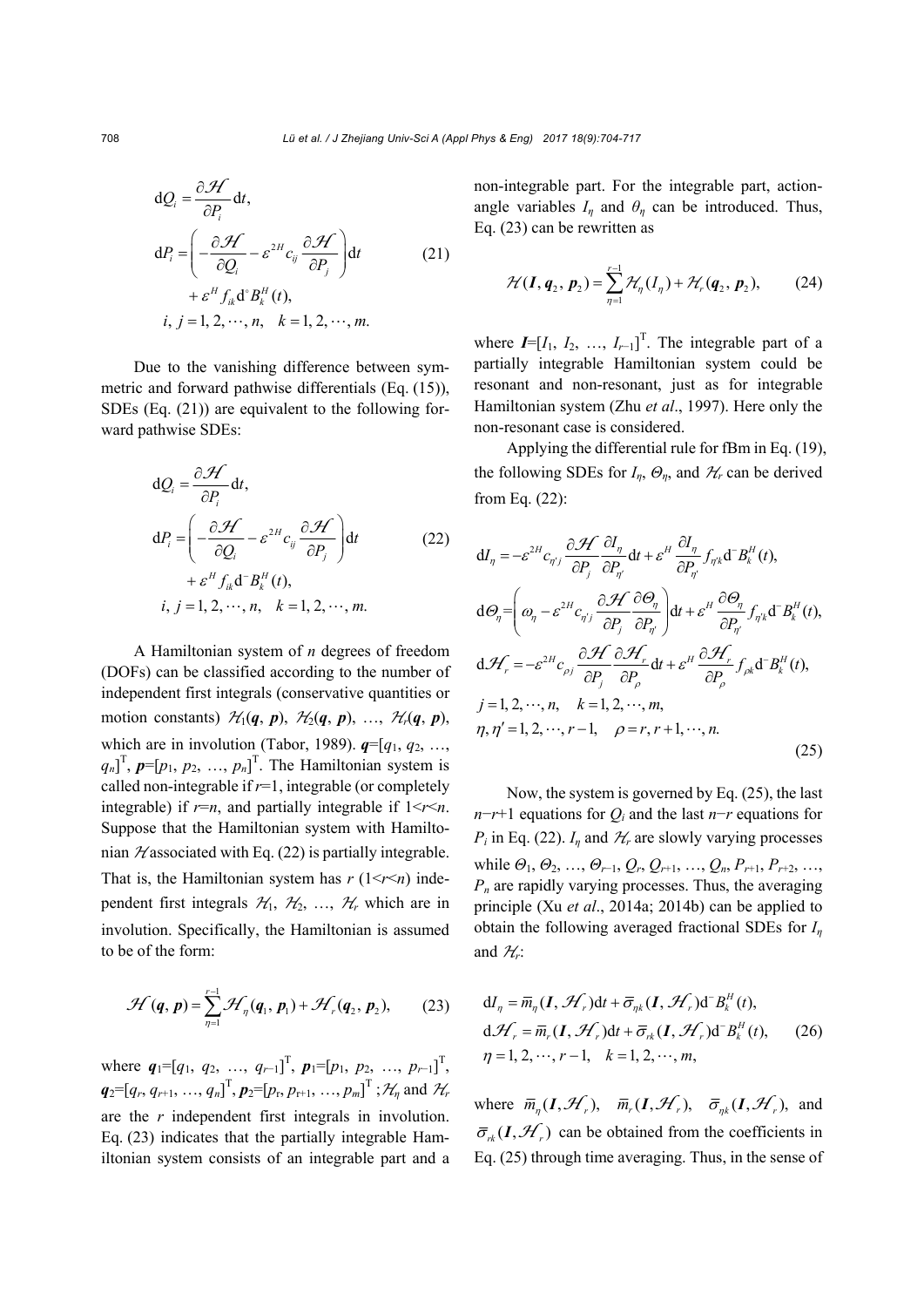probability and mean square,  $I_n$  and  $H_r$  in the original system Eq. (22) could be approximated by  $I_n$  and  $H_r$ in the averaged SDEs (Eq.  $(26)$ ). Since the  $2(r-1)$ dimensional integrable sub-Hamiltonian system is ergodic on a (*r*−1)-dimensional torus and 2(*n*−*r+*1) dimensional non-integrable sub-Hamiltonian system is ergodic on a [2(*n*−*r*)+1]-dimensional isoenergetic surface, the time averaging can be replaced by space averaging (Zhu *et al*., 2002). The coefficients in averaged Eq. (28) can then be obtained as follows:

$$
\overline{m}_{\eta}(\boldsymbol{I}, \mathcal{H}) = \left\langle -\varepsilon^{2H} c_{\eta'j} \frac{\partial \mathcal{H}}{\partial P_j} \frac{\partial I_{\eta}}{\partial P_{\eta'}} \right\rangle,
$$
\n
$$
\overline{m}_{r}(\boldsymbol{I}, \mathcal{H}) = \left\langle -\varepsilon^{2H} c_{\rho j} \frac{\partial \mathcal{H}}{\partial P_j} \frac{\partial \mathcal{H}_{r}}{\partial P_{\rho}} \right\rangle,
$$
\n
$$
\overline{\sigma}_{\eta k} \overline{\sigma}_{\overline{\eta} k}(\boldsymbol{I}, \mathcal{H}) = \left\langle \varepsilon^{2H} f_{\eta' k} f_{\eta' k} \frac{\partial I_{\eta}}{\partial P_{\eta'}} \frac{\partial I_{\overline{\eta}}}{\partial P_{\eta'}} \right\rangle,
$$
\n
$$
\overline{\sigma}_{\eta k} \overline{\sigma}_{r k}(\boldsymbol{I}, \mathcal{H}) = \left\langle \varepsilon^{2H} f_{\eta' k} f_{\rho k} \frac{\partial I_{\eta}}{\partial P_{\eta'}} \frac{\partial \mathcal{H}_{r}}{\partial P_{\rho'}} \right\rangle,
$$
\n
$$
\overline{\sigma}_{r k} \overline{\sigma}_{r k}(\boldsymbol{I}, \mathcal{H}) = \left\langle \varepsilon^{2H} f_{\rho k} f_{\rho k} \frac{\partial \mathcal{H}_{r}}{\partial P_{\rho}} \frac{\partial \mathcal{H}_{r}}{\partial P_{\rho'}} \right\rangle,
$$
\n
$$
j = 1, 2, \dots, n, \qquad \eta, \overline{\eta}, \eta', \eta'' = 1, 2, \dots, r - 1,
$$
\n
$$
k = 1, 2, \dots, m, \qquad \rho, \rho' = r, r + 1, \dots, n,
$$

and

$$
\langle \bullet \rangle = \frac{1}{(2\pi)^{r-1}T(\mathcal{H}_r)}
$$
\n
$$
\times \int_{\Omega_1} \int_0^{2\pi} \left[ \bullet \int \frac{\partial \mathcal{H}_r}{\partial p_r} \right] d\theta dq_r dq_{r+1} \cdots dq_n dp_{r+1} \cdots dp_n,
$$
\n
$$
T(\mathcal{H}_r) = \int_{\Omega_1} \left[ \frac{1}{2} \int \frac{\partial \mathcal{H}_r}{\partial p_r} \right] dq_r dq_{r+1} \cdots dq_n dp_{r+1} \cdots dp_n, \quad (28)
$$
\n
$$
\Omega_1 = \{ (q_r, q_{r+1}, \cdots, q_n, p_{r+1}, \cdots, p_n) | \mathcal{H}_r(q_r, q_{r+1}, \cdots, q_n, 0, p_{r+1}, \cdots, p_n) \leq \mathcal{H}_r \},
$$
\n
$$
I = [I_1, I_2, \cdots, I_{r-1}]^T, \quad \theta = [\theta_1, \theta_2, \cdots, \theta_{r-1}]^T.
$$

The stationary probability density  $p(I, \mathcal{H}_r)$  can be obtained from the simulation of Eq. (26). Then the stationary probability density  $p(q, p)$  can be obtained from  $p(I, \mathcal{H}_r)$  as follows (Zhu *et al.*, 2002):

$$
p(q, p) = \frac{p(I, \mathcal{H}_r)}{(2\pi)^{r-1}T(\mathcal{H}_r)}\Big|_{I = I(q_1, p_1), \mathcal{H}_r = \mathcal{H}_r(q_2, p_2)}.
$$
 (29)

The marginal stationary probability density and statistics can be obtained from  $p(I, H_r)$  and  $p(q, p)$  by integration. Note that the averaged Eq. (26) is much simpler than the original Eq. (22). The dimension of the former is less than a half of that of the latter, and Eq. (26) contains only slowly varying processing  $\mathcal{H}_r$ and *I*. Thus, the computer time for simulating Eq. (26) is much less than that for Eq. (22).

To verify the validity of the proposed stochastic averaging method, two examples are worked out as follows.

#### **4 Example 1**

Consider a 4-DOF quasi partially integrable Hamiltonian system subject to fGn excitation. The equations of the system are of the form:

$$
\dot{Q}_1 = P_1,
$$
\n
$$
\dot{P}_1 = -\omega_1^2 Q_1 - \left[\alpha_{10} + \alpha_{11} P_1^2 + \alpha_{12} P_2^2 + \alpha_{13} P_3^2 + \alpha_{14} P_4^2 + (\alpha_{13} + \alpha_{14}) U(Q_3, Q_4)\right] P_1 + \sqrt{2D_1} W_1^H(t),
$$
\n
$$
\dot{Q}_2 = P_2,
$$
\n
$$
\dot{P}_2 = -\omega_2^2 Q_2 - \left[\alpha_{20} + \alpha_{21} P_1^2 + \alpha_{22} P_2^2 + \alpha_{23} P_3^2 + \alpha_{24} P_4^2 + (\alpha_{23} + \alpha_{24}) U(Q_3, Q_4)\right] P_2 + \sqrt{2D_2} W_2^H(t),
$$
\n
$$
\dot{Q}_3 = P_3,
$$
\n
$$
\dot{P}_3 = -\partial U(Q_3, Q_4)/\partial Q_3 - \left[\alpha_{30} + \alpha_{31} P_1^2 + \alpha_{32} P_2^2 + \alpha_{33} P_3^2 + \alpha_{34} P_4^2 + (1/2)(\alpha_{34} + 3\alpha_{33}) U(Q_3, Q_4)\right] P_3
$$
\n
$$
+ \sqrt{2D_3} W_3^H(t),
$$
\n
$$
\dot{Q}_4 = P_4,
$$
\n
$$
\dot{P}_4 = -\partial U(Q_3, Q_4)/\partial Q_4 - \left[\alpha_{40} + \alpha_{41} P_1^2 + \alpha_{42} P_2^2 + \alpha_{43} P_3^2 + \alpha_{44} P_4^2 + (1/2)(\alpha_{43} + 3\alpha_{44}) U(Q_3, Q_4)\right] P_4
$$
\n
$$
+ \sqrt{2D_4} W_4^H(t),
$$

where

$$
U(Q_3, Q_4) = k \left( \omega_3^2 Q_3^2 + \omega_4^2 Q_4^2 \right)^3 / 6. \tag{31}
$$

(30)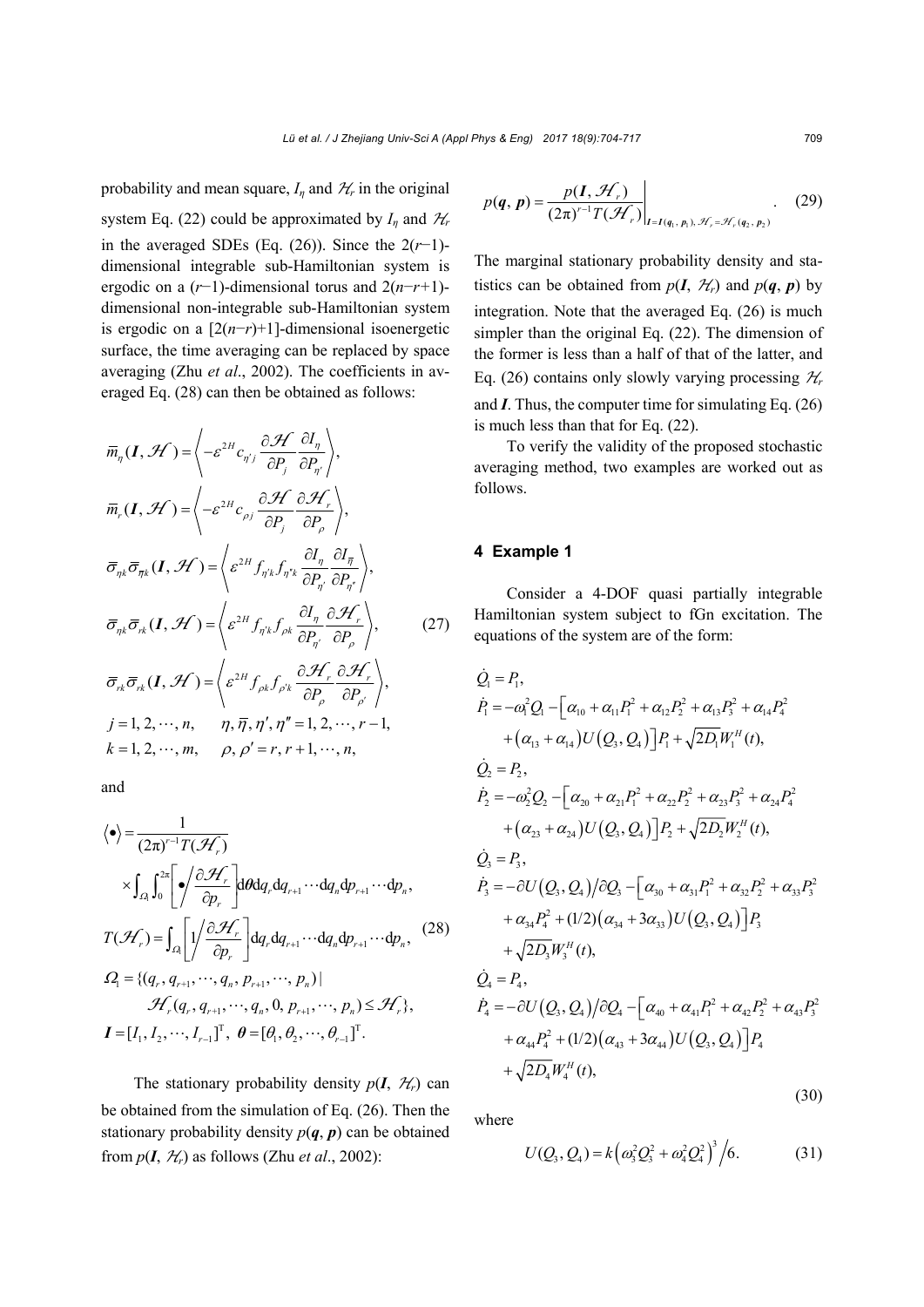$\omega_j$ ,  $\alpha_{ij}$ , and *k* are positive constants;  $W_k^H(t)$  are unit fGns with the Hurst index  $1/2 < H < 1$ ;  $2D_k$  are intensities of excitations;  $a_{ij}$  and  $D_k$  are assumed of the order of  $\varepsilon^{2H}$ . Eq. (30) can be recast into the form of Eq. (22). The Hamiltonian  $\mathcal{H}$  associated with system Eq. (30) is

$$
\mathcal{H} = \mathcal{H}_1 + \mathcal{H}_2 + \mathcal{H}_3 = \omega_1 I_1 + \omega_2 I_2 + \mathcal{H}_3, \quad (32)
$$

where

$$
I_1 = (p_1^2 + \omega_1^2 q_1^2)/(2\omega_1),
$$
  
\n
$$
I_2 = (p_2^2 + \omega_2^2 q_2^2)/(2\omega_2),
$$
  
\n
$$
\mathcal{H}_3 = (p_3^2 + p_4^2)/2 + U(q_3, q_4).
$$
\n(33)

As  $U(q_3, q_4)$  is not separable, system Eq. (30) is a quasi partially integrable Hamiltonian system with three independent first integrals  $I_1$ ,  $I_2$ , and  $H_3$ . Suppose that it is non-resonant. The following averaged fractional SDEs can be obtained:

$$
dI_1 = \overline{m}_1(I_1, I_2, \mathcal{H}_3)dt + \overline{\sigma}_{11}(I_1, I_2, \mathcal{H}_3) d^{-} B_1^H(t), dI_2 = \overline{m}_2(I_1, I_2, \mathcal{H}_3)dt + \overline{\sigma}_{22}(I_1, I_2, \mathcal{H}_3) d^{-} B_2^H(t), d\mathcal{H}_3 = \overline{m}_3(I_1, I_2, \mathcal{H}_3)dt + \overline{\sigma}_{33}(I_1, I_2, \mathcal{H}_3) d^{-} B_3^H(t).
$$
\n(34)

The averaged drift and diffusion coefficients and  $T(\mathcal{H}_3)$  are

$$
\overline{m}_1(I_1, I_2, \mathcal{H}_3) = -[\alpha_{10}I_1 + 3\alpha_{11}\omega_1I_1^2 / 2 \n+ \alpha_{12}\omega_2I_1I_2 + (\alpha_{13} + \alpha_{14})I_1\mathcal{H}_3],
$$
  
\n
$$
\overline{m}_2(I_1, I_2, \mathcal{H}_3) = -[\alpha_{20}I_2 + 3\alpha_{22}\omega_2I_2^2 / 2 \n+ \alpha_{21}\omega_1I_1I_2 + (\alpha_{23} + \alpha_{24})I_2\mathcal{H}_3],
$$
  
\n
$$
\overline{m}_3(I_1, I_2, \mathcal{H}_3) = -[(\alpha_{30} + \alpha_{40}) \n+ (\alpha_{31} + \alpha_{41})\omega_1I_1 + (\alpha_{32} + \alpha_{42})\omega_2I_2 \n+ (3\alpha_{33} + 3\alpha_{44} + \alpha_{34} + \alpha_{43})\mathcal{H}_3/2]^{\frac{3\mathcal{H}_3}{4}},
$$
  
\n
$$
\overline{\sigma}_{11}^2(I_1, I_2, \mathcal{H}_3) = 2D_1I_1/\omega_1,
$$
  
\n
$$
\overline{\sigma}_{22}^2(I_1, I_2, \mathcal{H}_3) = 2D_2I_2/\omega_2,
$$

$$
\overline{\sigma}_{33}^2(I_1, I_2, \mathcal{H}_3) = \frac{3}{2}(D_3 + D_4)\mathcal{H}_3,
$$
  
\n
$$
\overline{\sigma}_{12}^2 = \overline{\sigma}_{13}^2 = \overline{\sigma}_{23}^2 = 0,
$$
  
\n
$$
T(\mathcal{H}_3) = \frac{2\pi^2}{\omega_3\omega_4} \sqrt[3]{\frac{6\mathcal{H}_3}{k}}.
$$
\n(35)

The stationary probability density  $p(I_1, I_2, \mathcal{H}_3)$ can be obtained from the simulation of Eq. (34). The stationary joint probability density  $p(q_1, q_2, p_1, p_2)$  can be obtained from  $p(I_1, I_2, \mathcal{H}_3)$  using Eq. (29) and the stationary marginal probability densities  $p(q_1, q_2)$ ,  $p(q_1, q_3)$  and other statistics, such as  $E[Q_1^2]$ ,  $E[Q_2^2]$ ,  $E[Q_3^2]$ , and  $E[Q_4^2]$ , can then be calculated from  $p(q_1,$  $q_2, p_1, p_2$  as follows:

$$
p(q, p) = \frac{p(I_1, I_2, \mathcal{H}_3)}{(2\pi)^2 T(\mathcal{H}_3)}\Big|_{I_1 = (p_1^2 + \omega_1^2 q_1^2)/(2\omega_1)},
$$
  
\n
$$
p(q_1, q_2) = \int_{-\infty}^{\infty} \cdots \int_{-\infty}^{\infty} p(q, p) dq_3 dq_4 dp_1 dp_2 \cdots dp_4,
$$
  
\n
$$
p(q_3, q_4) = \int_{-\infty}^{\infty} \cdots \int_{-\infty}^{\infty} p(q, p) dq_1 dq_2 dp_1 dp_2 \cdots dp_4,
$$
  
\n
$$
E[Q_1^2] = \int_{-\infty}^{\infty} \cdots \int_{-\infty}^{\infty} q_1^2 p(q, p) dq_1 dq_2 \cdots dq_4 dp_1 dp_2 \cdots dp_4,
$$
  
\n
$$
E[Q_2^2] = \int_{-\infty}^{\infty} \cdots \int_{-\infty}^{\infty} q_1^2 p(q, p) dq_1 dq_2 \cdots dq_4 dp_1 dp_2 \cdots dp_4,
$$
  
\n
$$
E[Q_3^2] = \int_{-\infty}^{\infty} \cdots \int_{-\infty}^{\infty} q_2^2 p(q, p) dq_1 dq_2 \cdots dq_4 dp_1 dp_2 \cdots dp_4,
$$
  
\n
$$
E[Q_3^2] = \int_{-\infty}^{\infty} \cdots \int_{-\infty}^{\infty} q_3^2 p(q, p) dq_1 dq_2 \cdots dq_4 dp_1 dp_2 \cdots dp_4,
$$
  
\n
$$
E[Q_4^2] = \int_{-\infty}^{\infty} \cdots \int_{-\infty}^{\infty} q_4^2 p(q, p) dq_1 dq_2 \cdots dq_4 dp_1 dp_2 \cdots dp_4.
$$
  
\n(36)

Figs. 2–5 show some numerical results for the stationary probability densities  $p(I_1)$ ,  $p(I_2)$ ,  $p(\mathcal{H}_3)$ ,  $p(I_1)$ ,  $I_2$ ,  $p(I_1, \mathcal{H}_3)$ , mean values  $E[I_1]$ ,  $E[I_2]$ ,  $E[\mathcal{H}_3]$ , and mean square values  $E[I_1^2]$ ,  $E[I_2^2]$ ,  $E[\mathcal{H}_3^2]$  of action variables and sub-Hamiltonian simulated from SDE Eq. (34) and the original system Eq. (30), respectively. The probability densities  $p(q_1)$ ,  $p(q_2)$ ,  $p(q_3)$ ,  $p(q_4)$ ,  $p(q_1, q_2), p(q_1, q_3)$  and mean square values  $E[Q_1^2]$ ,  $E[Q_2^2]$ ,  $E[Q_3^2]$ ,  $E[Q_4^2]$  of displacements calculated by using Eq.  $(36)$  are shown in Figs.  $6-8$  (p.712). It is seen from these figures that the results simulated from the averaged SDE Eq. (34) agree well with those from the original system Eq. (30).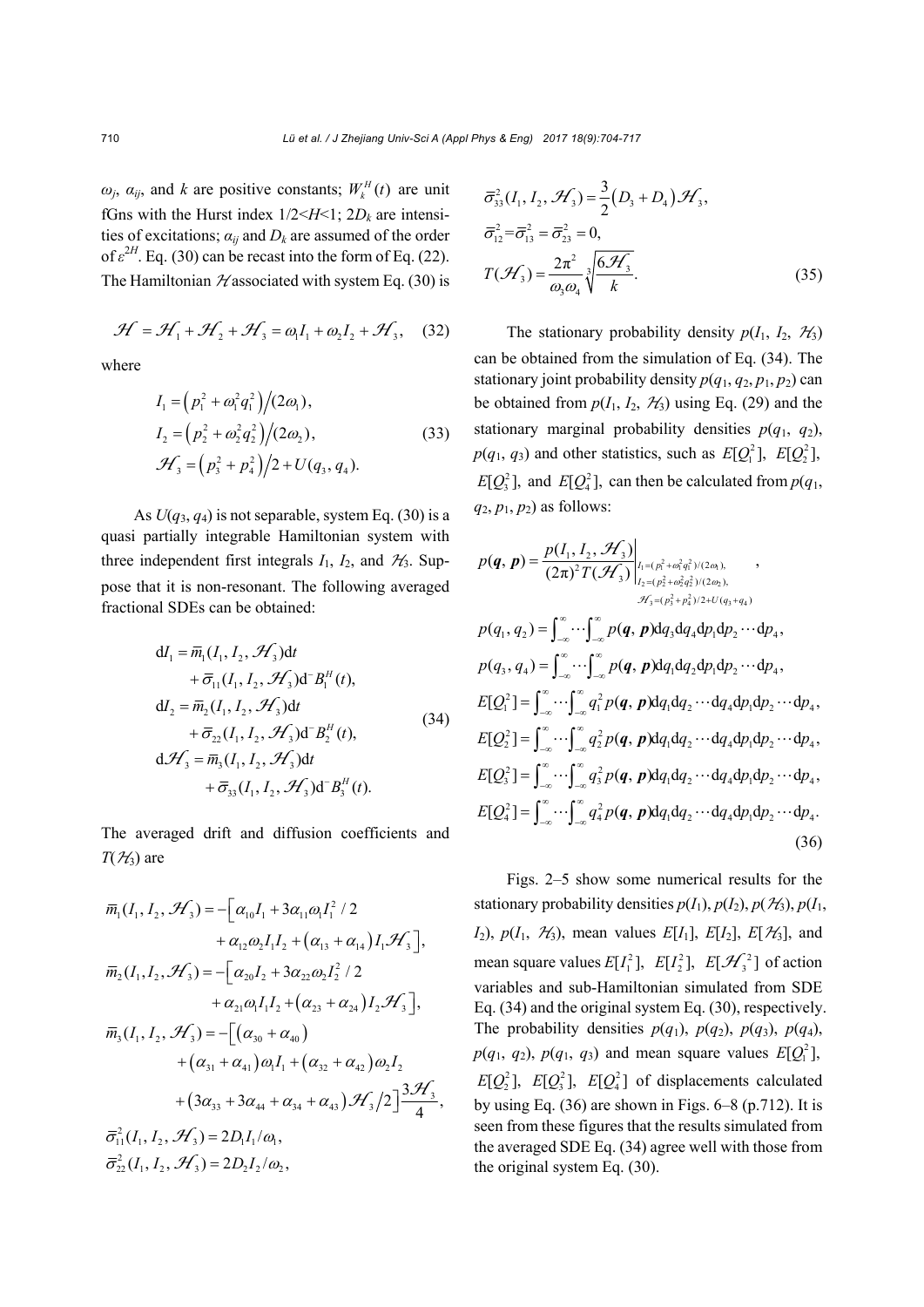

**Fig. 2** Contours of stationary probability density  $p(I_1, I_2)$  and  $p(I_1, \mathcal{H}_3)$  of system Eq. (30)

(a) Simulated from the averaged fractional SDE Eq. (34); (b) Simulated from original system Eq. (30). The parameters are  $\alpha_{10} = \alpha_{20} = 0.05$ ,  $\alpha_{30} = \alpha_{40} = 0.01$ ,  $\alpha_{13} = \alpha_{14} = \alpha_{23} = \alpha_{24} = 0.01$ ,  $\alpha_{31} = \alpha_{32} = \alpha_{41} = \alpha_{42} = 0.02$ ,  $\alpha_{11} = \alpha_{22} = \alpha_{33} = 0$ ,  $\alpha_{44} = \alpha_{34} = \alpha_{43} = 0$ ,  $\alpha_{12} = \alpha_{21} = 0.01$ ,  $\omega_1^2 = 3$ ,  $\omega_2^2$ =4,  $\omega_3^2$ =5,  $\omega_4^2$ =6,  $D_1$ = $D_2$ = $D_3$ = $D_4$ =0.04,  $k$ =3, and *H*=0.75



**Fig. 3** Stationary probability density  $p(I_1)$  (a),  $p(I_2)$  (b), and  $p(\mathcal{H}_3)$  (c) calculated from the averaged SDE Eq. (34) and **from the original system Eq. (30), respectively (the parameters are the same as those in Fig. 2)**



**Fig. 4** Mean values  $E[I_1], E[I_2]$ , and  $E[\mathcal{H}_3]$  simulated from the averaged fractional SDE Eq. (34) and the original system **Eq. (30), respectively (the parameters are the same as those in Fig. 2)**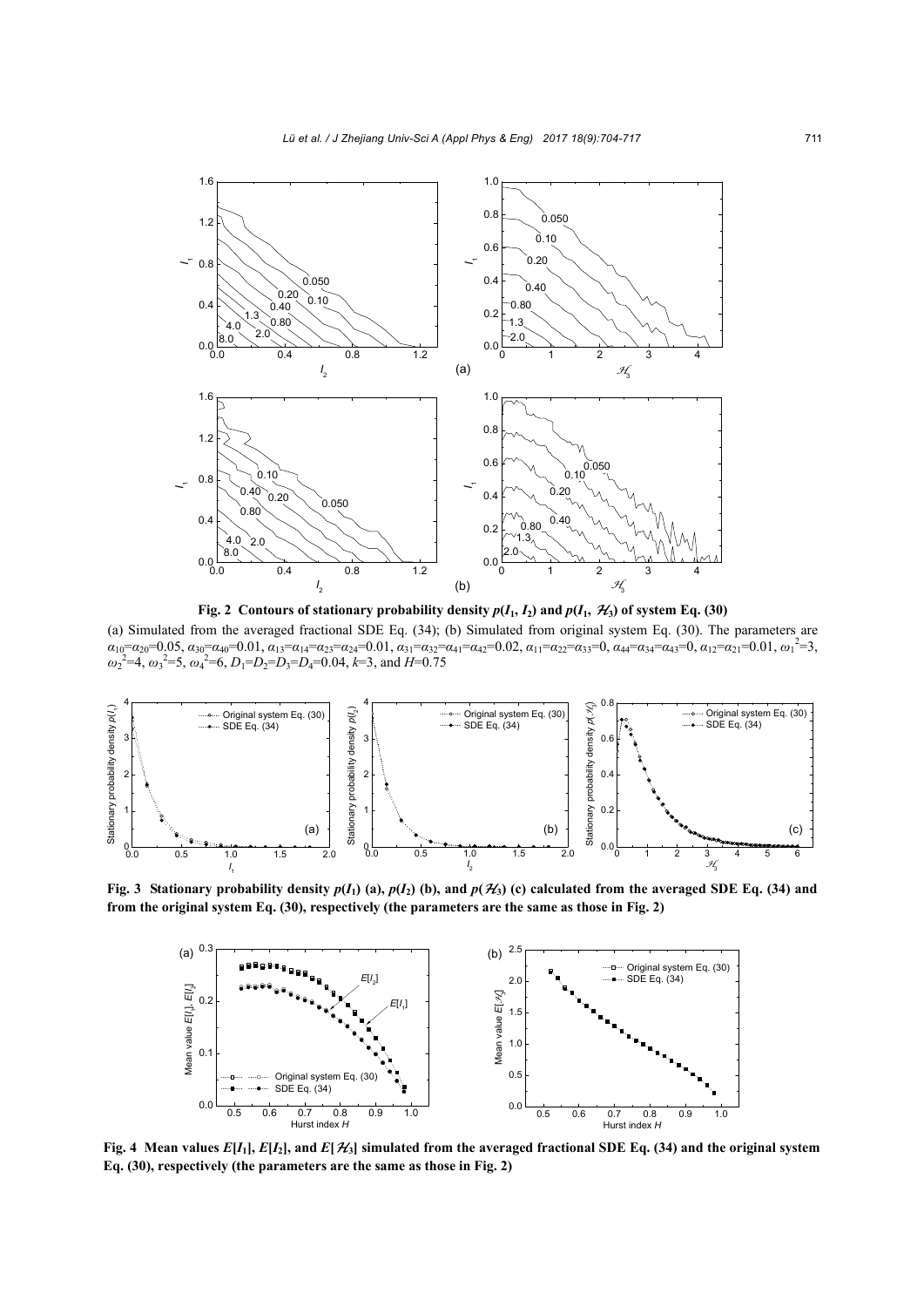

Fig. 5 Mean square values  $E[I_1^2], E[I_2^2]$  (a), and  $E[\mathcal{H}_3^2]$  (b) simulated from the averaged Eq. (34) and the original system **Eq. (30), respectively (the parameters are the same as those in Fig. 2)**



**Fig. 6 Contours of stationary probability densities**  $p(q_1, q_2)$  **and**  $p(q_1, q_3)$  **of system Eq. (30)** (a) Simulated from the averaged fractional SDE Eq. (34); (b) Simulated from the original system Eq. (30). The parameters are the same as those in Fig. 2



Fig. 7 Stationary probability densities  $p(q_1)$ ,  $p(q_3)$  (a), and  $p(q_2)$ ,  $p(q_4)$  (b) simulated from the averaged fractional SDE **Eq. (34) and the original system Eq. (30), respectively (the parameters are the same as those in Fig. 2)**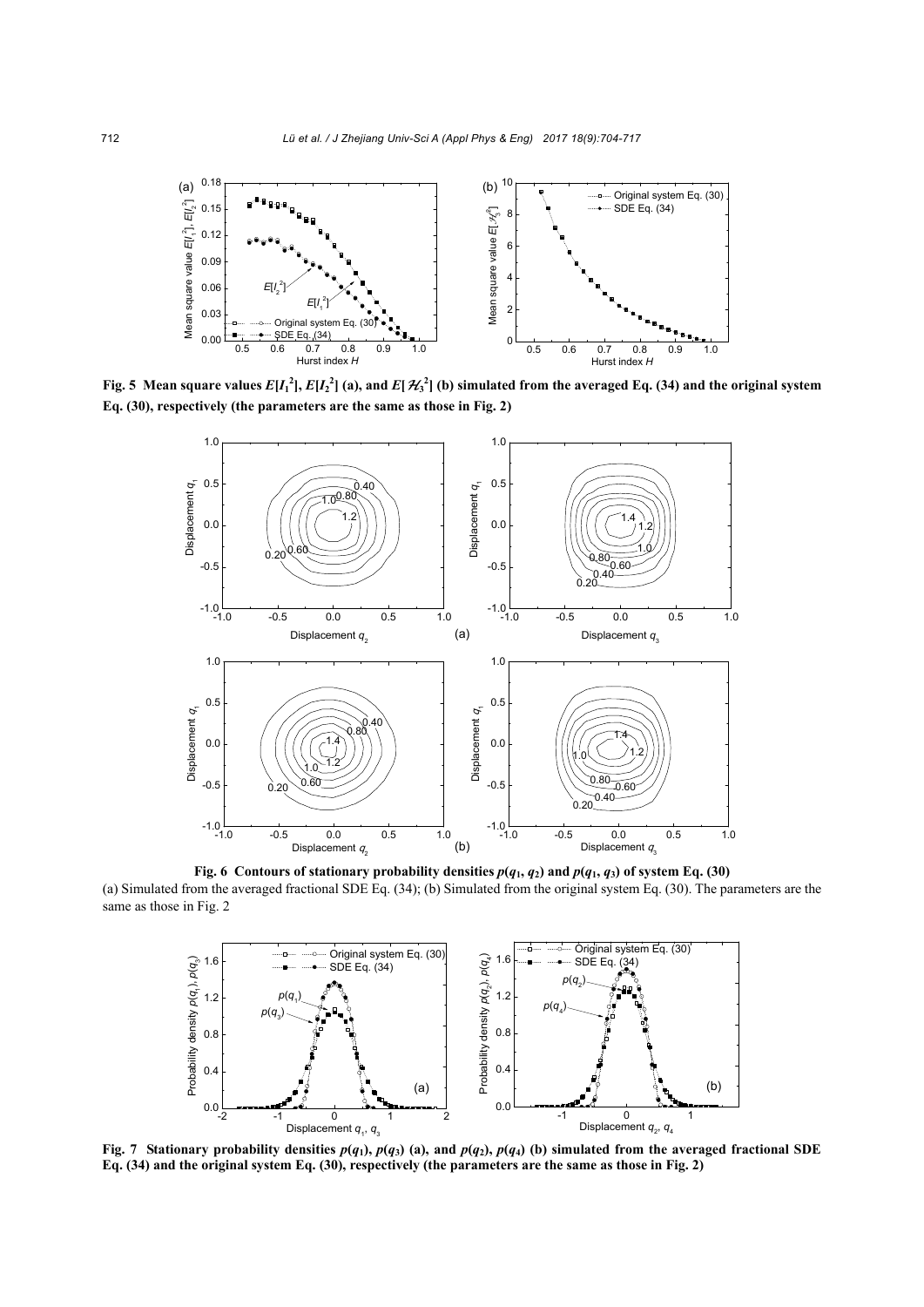

Fig. 8 Mean square values  $E[Q_1^2]$ ,  $E[Q_2^2]$ ,  $E[Q_3^2]$ ,  $E[Q_4^2]$ **simulated from the averaged fractional SDE Eq. (34) and the original system Eq. (30), respectively (the parameters are the same as those in Fig. 2)**

For 10000 samples, the simulation time of the original system Eq. (30) is 81.452 s on the i5-2400 CPU  $(a)$  3.10 GHz computer, while it takes 34.625 s to simulate SDE Eq. (34).

#### **5 Example 2**

Consider the following 3-DOF quasi Hamiltonian system:

$$
\dot{Q}_1 = P_1,
$$
\n
$$
\dot{P}_1 = -\omega_1^2 Q_1 - P_1(\alpha_{10} + \alpha_{11} P_1^2 + \alpha_{12} P_2^2 + \alpha_{13} P_3^2)
$$
\n
$$
+ \sqrt{2D_1} W_1^H(t),
$$
\n
$$
\dot{Q}_2 = P_2,
$$
\n
$$
\dot{P}_2 = -\frac{\partial U(Q_2, Q_3)}{\partial Q_2} - P_2(\alpha_{20} + \alpha_{21} P_1^2 + \alpha_{22} P_2^2 + \alpha_{23} P_3^2)
$$
\n
$$
+ \sqrt{2D_2} W_2^H(t),
$$
\n
$$
\dot{Q}_3 = P_3,
$$
\n
$$
\dot{P}_3 = -\frac{\partial U(Q_2, Q_3)}{\partial Q_3} - P_3(\alpha_{30} + \alpha_{31} P_1^2 + \alpha_{32} P_2^2 + \alpha_{33} P_3^2)
$$
\n
$$
+ \sqrt{2D_3} W_3^H(t),
$$
\n(37)

where

$$
U(Q_2, Q_3) = \frac{\left(\omega_2^2 Q_2^2 + \omega_3^2 Q_3^2\right)^3}{2} + \frac{b\left(\omega_2^2 Q_2^2 + \omega_3^2 Q_3^2\right)^3}{4}.
$$
 (38)

 $\alpha_{ij}$  and  $b > 0$  are constants;  $W_k^H(t)$  are unit fGns with the Hurst index 1/2<*H*<1. The Hamiltonian associated with system Eq. (37) is

$$
\mathcal{H} = \mathcal{H}_1 + \mathcal{H}_2 = \omega_1 I_1 + \mathcal{H}_2,
$$
 (39)

where

$$
I_1 = (p_1^2 + \omega_1^2 q_1^2)/(2\omega_1),
$$
  
\n
$$
\mathcal{H}_2 = (p_2^2 + p_3^2)/2 + U(Q_2, Q_3).
$$
\n(40)

System Eq. (37) is a quasi partially integrable Hamiltonian system if  $\alpha_{ij}$  and  $D_k$  are of the order of  $\varepsilon^{2H}$ . The averaged fractional SDEs are of the form:

$$
dI_1 = \overline{m}_1(I_1, \mathcal{H}_2)dt + \overline{\sigma}_{11}(I_1, \mathcal{H}_2)d^{-1}B_1^H(t),
$$
  
\n
$$
d\mathcal{H}_2 = \overline{m}_2(I_1, \mathcal{H}_2)dt + \overline{\sigma}_{22}(I_1, \mathcal{H}_2)d^{-1}B_2^H(t),
$$
\n(41)

where the drift and diffusion coefficients can be obtained as follows:

$$
\overline{m}_1(I_1, \mathcal{H}_2) = -\left[\alpha_{10}I_1 + 3\alpha_{11}\omega_1 I_1^2/2 + (\alpha_{12} + \alpha_{13})\left(\mathcal{H}_2 - \frac{1}{4}R^2 - \frac{b}{12}R^4\right)I_1\right],
$$
  
\n
$$
\overline{m}_2(I_1, \mathcal{H}_2) = -(\alpha_{20} + \alpha_{21}\omega_1 I_1 + \alpha_{30} + \alpha_{31}\omega_1 I_1)\left(\mathcal{H}_2 - \frac{1}{4}R^2 - \frac{b}{12}R^4\right)
$$
  
\n
$$
- \frac{1}{8}(3\alpha_{22} + \alpha_{23} + \alpha_{32} + 3\alpha_{33})\left[4\mathcal{H}_2^2 + 8\mathcal{H}_2R^2\left(\frac{1}{4} + \frac{b}{12}R^2\right) + R^4\left(\frac{1}{3} + \frac{b^2}{20}R^4 + \frac{b}{4}R^2\right)\right],
$$
  
\n
$$
\overline{\sigma}_{11}^2(I_1, \mathcal{H}_2) = 2D_1I_1 / \omega_1,
$$
  
\n
$$
\overline{\sigma}_{22}^2(I_1, \mathcal{H}_2) = 2(D_2 + D_3)\left(\mathcal{H}_2 - \frac{1}{4}R^2 - \frac{b}{12}R^4\right),
$$
  
\n
$$
\overline{\sigma}_{12}^2 = \overline{\sigma}_{21}^2 = 0,
$$
  
\n(42)

where

$$
R = \operatorname{sqrt}\left(\frac{\sqrt{1 + 4b\mathcal{H}_2} - 1}{b}\right).
$$
 (43)

 $p(I_1, \mathcal{H}_2)$  is directly simulated from the original system Eq. (37) and averaged fractional SDE Eq. (41), respectively.  $E[I_1]$ ,  $E[\mathcal{H}_2]$  and  $E[I_1^2]$ ,  $E[\mathcal{H}_2^2]$  can be obtained by integration. The joint stationary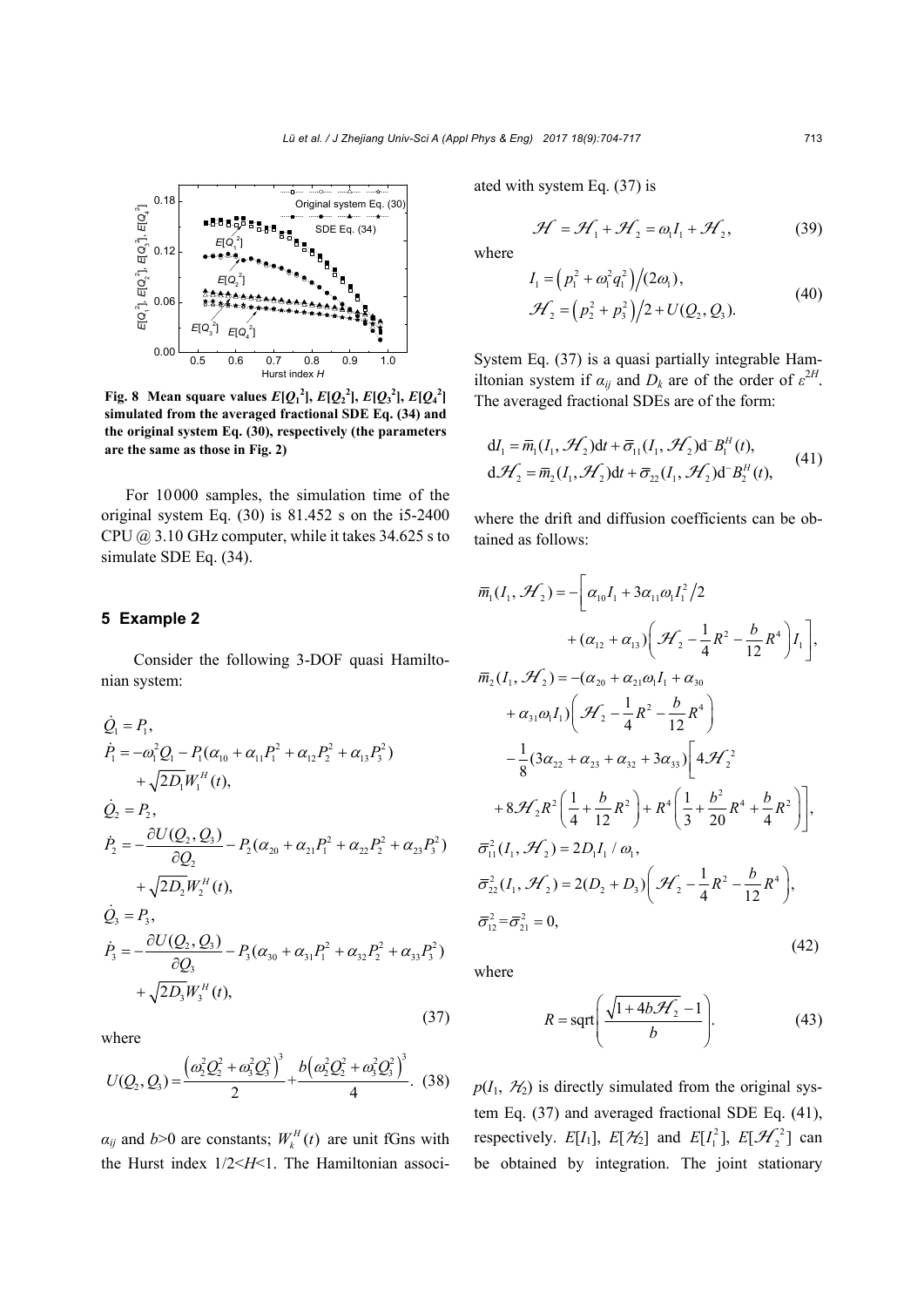probability density of generalized displacements and momenta is calculated from  $p(I_1, \mathcal{H}_2)$  as follows:

$$
p(q, p) = \frac{p(I_1, \mathcal{H}_2)}{2\pi T(\mathcal{H}_2)}\bigg|_{\mathcal{H}_2 = (p_1^2 + \omega_1^2 q_1^2)/(2\omega_1), \atop \mathcal{H}_2 = (p_2^2 + p_3^2)/2 + U(q_2 + q_3)}.
$$
 (44)

Then,  $p(q_1, q_2)$ ,  $p(q_1, q_3)$  and  $E[Q_1^2]$ ,  $E[Q_2^2]$ ,  $E[Q_3^2]$ can be calculated from Eq. (44) by integration. Some numerical results for  $p(I_1, \mathcal{H}_2)$ ,  $p(I_1)$ ,  $p(\mathcal{H}_2)$ ,  $E[I_1]$ ,  $E[\mathcal{H}_2]$ , and  $E[I_1^2]$ ,  $E[\mathcal{H}_2^2]$  are shown in Figs. 9–12, and those for  $p(q_1, q_2)$ ,  $p(q_2, q_3)$ ,  $p(q_1)$ ,  $p(q_2)$ ,  $p(q_3)$ , and  $E[Q_1^2]$ ,  $E[Q_2^2]$ ,  $E[Q_3^2]$  are shown in Figs. 13–15. It is seen that the error between the results calculated from averaged fractional SDEs and those from original system is acceptable.



**Fig. 9 Contours of stationary probability density**  $p(I_1, \mathcal{H}_2)$ **of system Eq. (37)** 

#### (a) Simulated from the averaged fractional SDE Eq. (41); (b) Simulated from the original system Eq. (37). The parameters are  $\alpha_{10} = \alpha_{20} = \alpha_{30} = -0.08$ ,  $\alpha_{12} = \alpha_{13} = 0.01$ ,  $\alpha_{21} = \alpha_{31} = 0.02$ ,  $\alpha_{11} = \alpha_{22} =$  $a_{33}=0.01, a_{23}=a_{32}=0.04, \omega_1=1.414, \omega_2=1, \omega_3=1.732, b=1, D_1=$ 0.005,  $D_2$ =0.01,  $D_3$ =0.015, and  $H=0.75$

For 10000 samples, the simulation time of the original system Eq. (37) is 61.984 s on the i5-2400 CPU @ 3.10 GHz computer, while simulation of SDE Eq. (41) requires 23.341 s.



**Fig. 10** Stationary probability densities  $p(I_1)$  and  $p(\mathcal{H}_2)$ **calculated from the averaged Eq. (41) and from the original system Eq. (37), respectively (the parameters are the same as those in Fig. 9)**



**Fig. 11** Mean values  $E[I_1]$  and  $E[\mathcal{H}_2]$  simulated from the **averaged fractional SDE Eq. (37) and the original system Eq. (41), respectively (the parameters are the same as those in Fig. 9)**



**Fig. 12** Mean square values  $E[I_1^2]$  and  $E[\mathcal{H}_2^2]$  simulated **from the averaged fractional SDE Eq. (41) and the original system Eq. (37), respectively (the parameters are the same as those in Fig. 9)**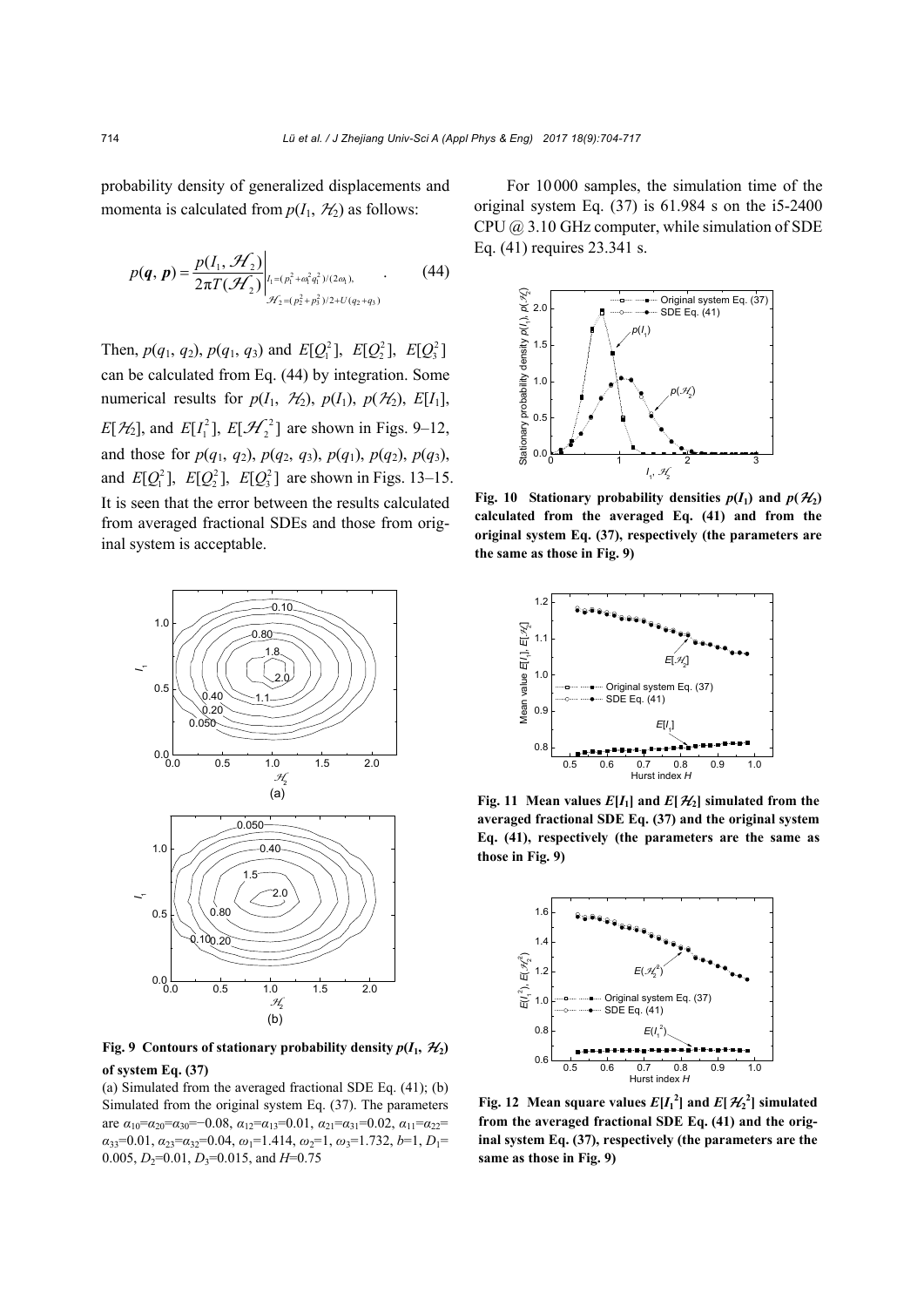

**Fig. 13 Contours of stationary probability densities**  $p(q_1, q_2)$  **and**  $p(q_2, q_3)$  **of system Eq. (37)** (a) Simulated from the averaged fractional SDE Eq. (41); (b) Simulated from the original system Eq. (37). The parameters are the same as those in Fig. 9



**Fig. 14 Stationary probability densities**  $p(q_1)$ **,**  $p(q_2)$ **,**  $p(q_3)$ **simulated from the averaged fractional SDE Eq. (41) and the original system Eq. (37), respectively (the parameters are the same as those in Fig. 9)**

#### **6 Conclusions**

The response of a dynamical system to fGn is not a Markov process and the classical diffusion process theory cannot be applied to predict the response. That makes the study of nonlinear dynamics with fGn excitation very difficult. In this paper, a stochastic



**Fig. 15** Mean square values  $E[Q_1^2], E[Q_2^2], E[Q_3^2]$  simu**lated from the averaged fractional SDE Eq. (41) and the original system Eq. (37), respectively (the parameters are the same as those in Fig. 9)**

averaging method for predicting the response of quasi partially integrable and non-resonant Hamiltonian systems to fGn with 1/2<*H*<1 has been proposed. The prominent advantage of this method is that the dimension of the averaged fractional SDEs is less than a half of that of the original system and the averaged fractional SDEs involve only slowly varying processes. Thus, the computation time for simulating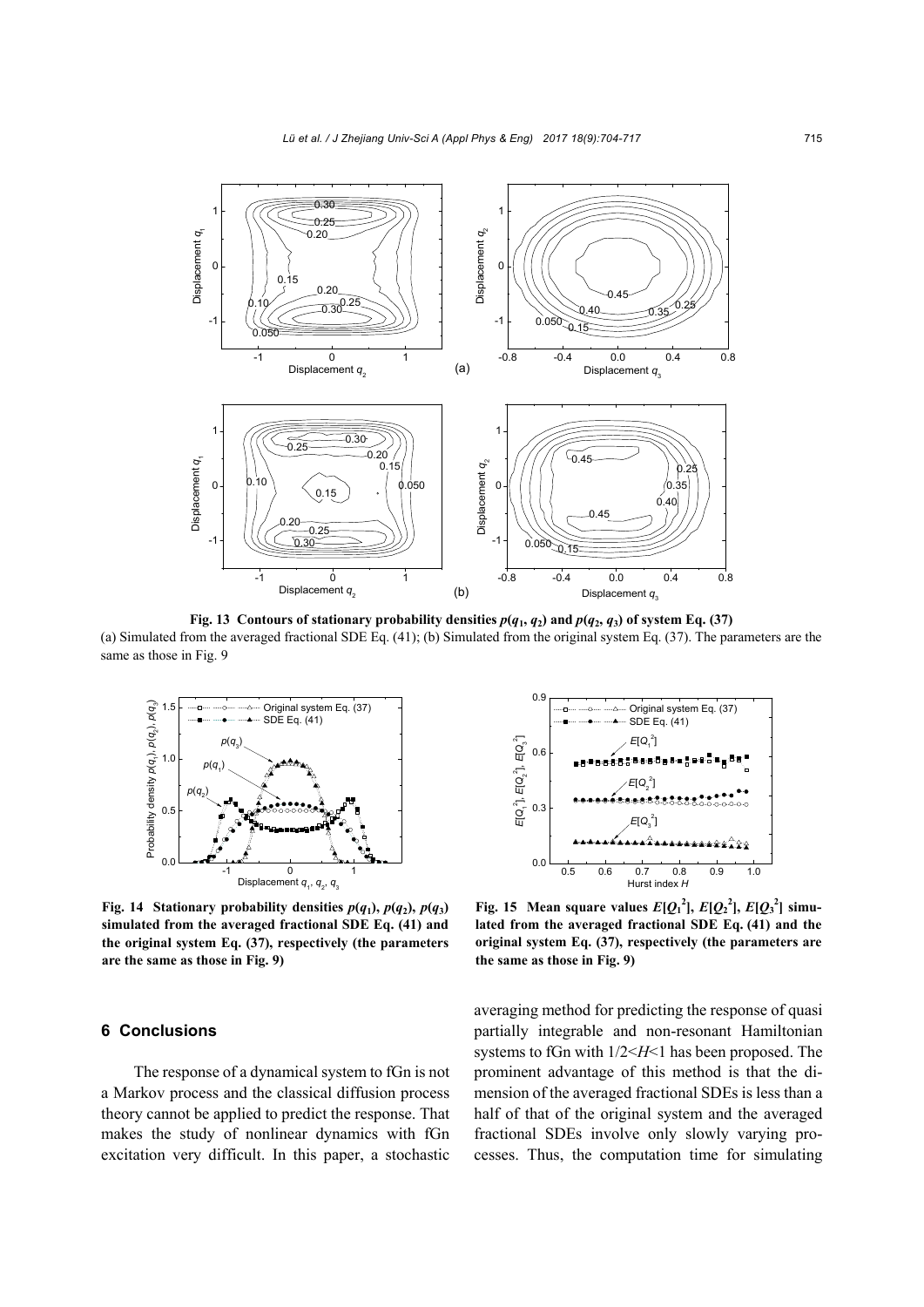averaged fractional SDEs is much less than that for original system. The results of two examples have shown that the probability density and statistics of first integrals simulated from averaged fractional SDEs and those from the original system agree well while the error between probability density and the statistics of displacements calculated from averaged fractional SDEs and those from the original system is acceptable. Therefore, the proposed stochastic averaging method is quite promising.

#### **References**

Biagini, F., Hu, Y., Øksendal, B., *et al*., 2008. Stochastic Calculus for Fractional Brownian Motion and Applications. Springer-Verlag, London, UK*.* 

http://dx.doi.org/10.1007/978-1-84628-797-8

Cheridito, P., Kawaguchi, H., Maejima, M., 2003. Fractional Ornstein-Uhlenbeck processes. *Electronic Journal of Probability*, **8**:3.

http://dx.doi.org/10.1214/EJP.v8-125

Deng, M.L., Zhu, W.Q., 2007. Stochastic averaging of MDOF quasi integrable Hamiltonian systems under wide-band random excitation. *Journal of Sound and Vibration*, **305**(4-5):783-794.

http://dx.doi.org/10.1016/j.jsv.2007.04.048

- Deng, M.L., Zhu, W.Q., 2012. Stochastic energy transition of peptide bond under the action of hydrolytic enzyme. *Probabilistic Engineering Mechanics*, **27**(1):8-13. http://dx.doi.org/10.1016/j.probengmech.2011.05.002
- Deng, M.L., Zhu, W.Q., 2016. Stochastic averaging of quasi non-integrable Hamiltonian systems under fractional Gaussian noise excitation. *Nonlinear Dynamics*, **83**(1-2): 1015-1027. http://dx.doi.org/10.1007/s11071-015-2384-7

Gu, W., Liu, Y., Hao, R., 2016. Attenuated model of pricing credit default swap under the fractional Brownian motion environment. *Journal of Mathematical Finance*, **06**(02): 64347.

http://dx.doi.org/10.4236/jmf.2016.62021

Huang, Z.L., Zhu, W.Q., Ni, Y.Q., *et al*., 2002. Stochastic averaging of strongly non-linear oscillators under bounded noise excitation. *Journal of Sound and Vibration*, **254**(2):245-267.

http://dx.doi.org/10.1006/jsvi.2001.4093

- Jia, W.T., Zhu, W.Q., 2014. Stochastic averaging of quasipartially integrable Hamiltonian systems under combined Gaussian and Poisson white noise excitations. *Physica A: Statistical Mechanics and Its Applications*, **398**:125-144. http://dx.doi.org/10.1016/j.physa.2013.12.009
- Kaarakka, T., Salminen, P., 2011. On fractional Ornstein-Uhlenbeck processes. *Communications on Stochastic Analysis*, **7**(1):121-133.
- Kou, S.C., Xie, X.S., 2004. Generalized Langevin equation with fractional Gaussian noise: subdiffusion within a

single protein molecule. *Physical Review Letters*, **93**(18): 180603.

http://dx.doi.org/10.1103/PhysRevLett.93.180603

- Li, F.G., Ai, B.Q., 2012. Fractional Gaussian noise-induced evolution and transition in anti-tumor model. *The European Physical Journal B*, **85**(2):1-6. http://dx.doi.org/10.1140/epjb/e2012-20607-4
- Mandelbrot, B.B., van Ness, J.W., 1968. Fractional Brownian motions, fractional noises and applications. *SIAM Review*, **10**(4):422-437. http://dx.doi.org/10.1137/1010093

Mishura, Y.S., 2008. Stochastic Calculus for Fractional Brownian Motion and Related Processes. Springer-Verlag, Berlin, Germany.

http://dx.doi.org/10.1007/978-3-540-75873-0

Ni, X.H., Jiang, Z.Q., Zhou, W.X., 2009. Degree distributions of the visibility graphs mapped from fractional Brownian motions and multifractal random walks. *Physics Letter A*, **373**(42):3822-3826.

http://dx.doi.org/10.1016/j.physleta.2009.08.041

- Papoulis, A., 1991. Probability, Random Variables and Stochastic Processes, 3rd Edition. McGraw-Hill, New York, USA.
- Sithi, V.M., Lim, S.C., 1995. On the spectra of Riemann-Liouville fractional Brownian motion. *Journal of Physics A: Mathematical and General*, **28**(11):2995-3003. http://dx.doi.org/10.1088/0305-4470/28/11/005
- Sliusarenko, O.Y., Gonchar, V.Y., Chechkin, A.V., *et al*., 2010. Kramers-like escape driven by fractional Gaussian noise. *Physical Review E*, **81**(4):041119. http://dx.doi.org/10.1103/PhysRevE.81.041119
- Tabor, M., 1989. Chaos and Integrability in Nonlinear Dynamics: an Introduction. Wiley, New York, USA.
- Xu, Y., Guo, R., Xu, W., 2014a. A limit theorem for the solutions of slow-fast systems with fractional Brownian motion. *Theoretical and Applied Mechanics Letters*, **4**(1): 013003.

http://dx.doi.org/10.1063/2.1401303

- Xu, Y., Guo, R., Liu, D., *et al*., 2014b. Stochastic averaging principle for dynamical systems with fractional Brownian motion. *Discrete and Continuous Dynamical Systems-Series B*, **19**(4):1197-1212. http://dx.doi.org/10.3934/dcdsb.2014.19.1197
- Zeng, Y., Zhu, W.Q., 2011. Stochastic averaging of quasinonintegrable-Hamiltonian systems under Poisson white noise excitation. *Journal of Applied Mechanics*, **78**(2): 021002.

http://dx.doi.org/10.1115/1.4002528

- Zhu, W.Q., Huang, Z.L., Yang, Y.Q., 1997. Stochastic averaging of quasi-integrable Hamiltonian systems. *Journal of Applied Mechanics*, **64**(4):975-984. http://dx.doi.org/10.1115/1.2789009
- Zhu, W.Q., Huang, Z.L., Suzuki, Y., 2002. Stochastic averaging and Lyapunov exponent of quasi partially integrable Hamiltonian systems. *International Journal of Non-Linear Mechanics*, **37**(3):419-437.